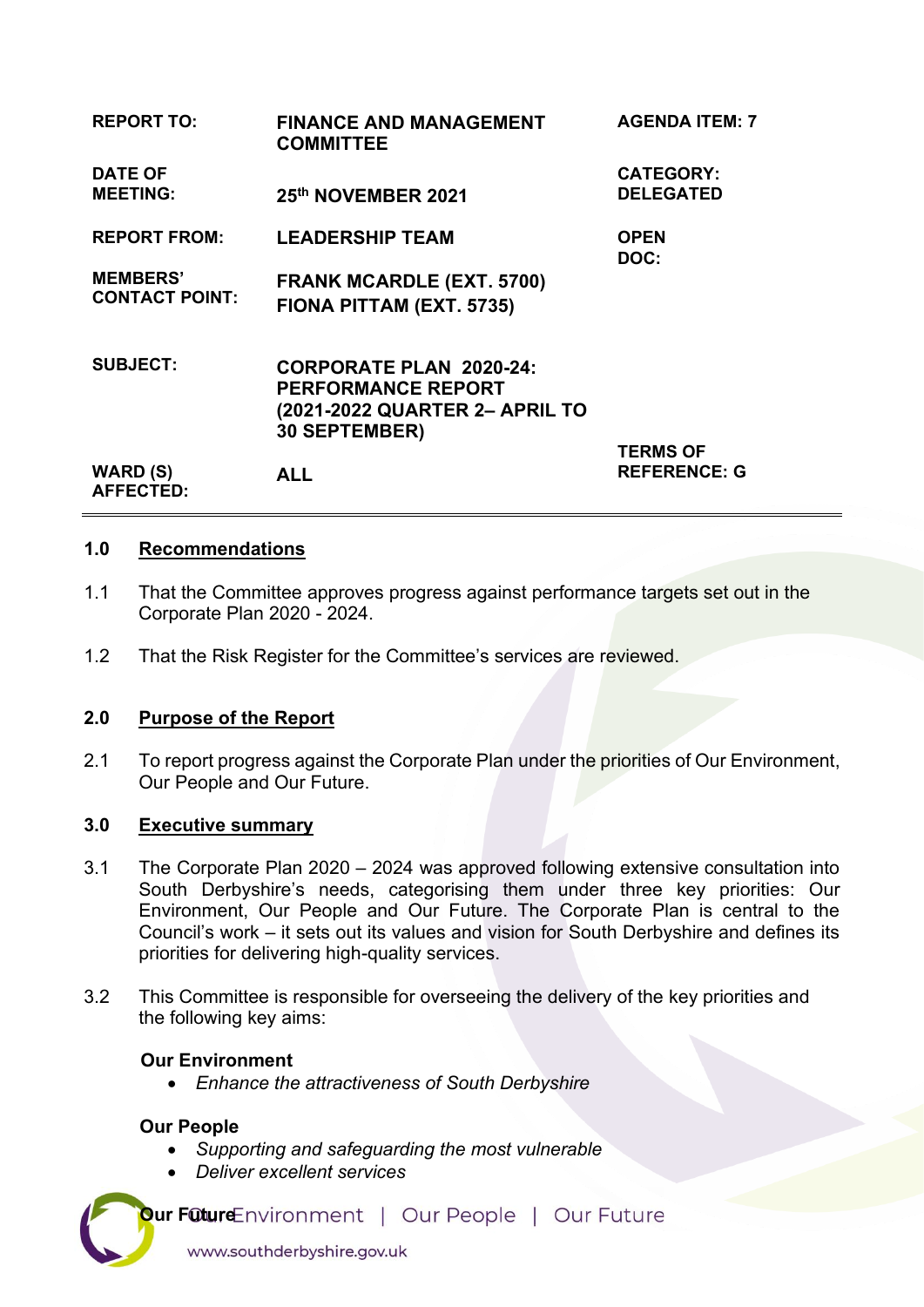- *Develop skills and careers*
- *Support economic growth and infrastructure*
- *Transforming the Council*

# **4.0 Detail**

4.1 Overall Council performance against the priorities– Quarter two 2021-2022.

 The below chart provides an overview for the percentage of measures that are on track to achieve the annual target.



4.2 Overall Council performance against key aims – Quarter two 2021-2022.

 The below charts provide an overview for the percentage of measures that are on track to achieve the annual target within each key aim of the Corporate Plan.





Our Environment | Our People | Our Future www.southderbyshire.gov.uk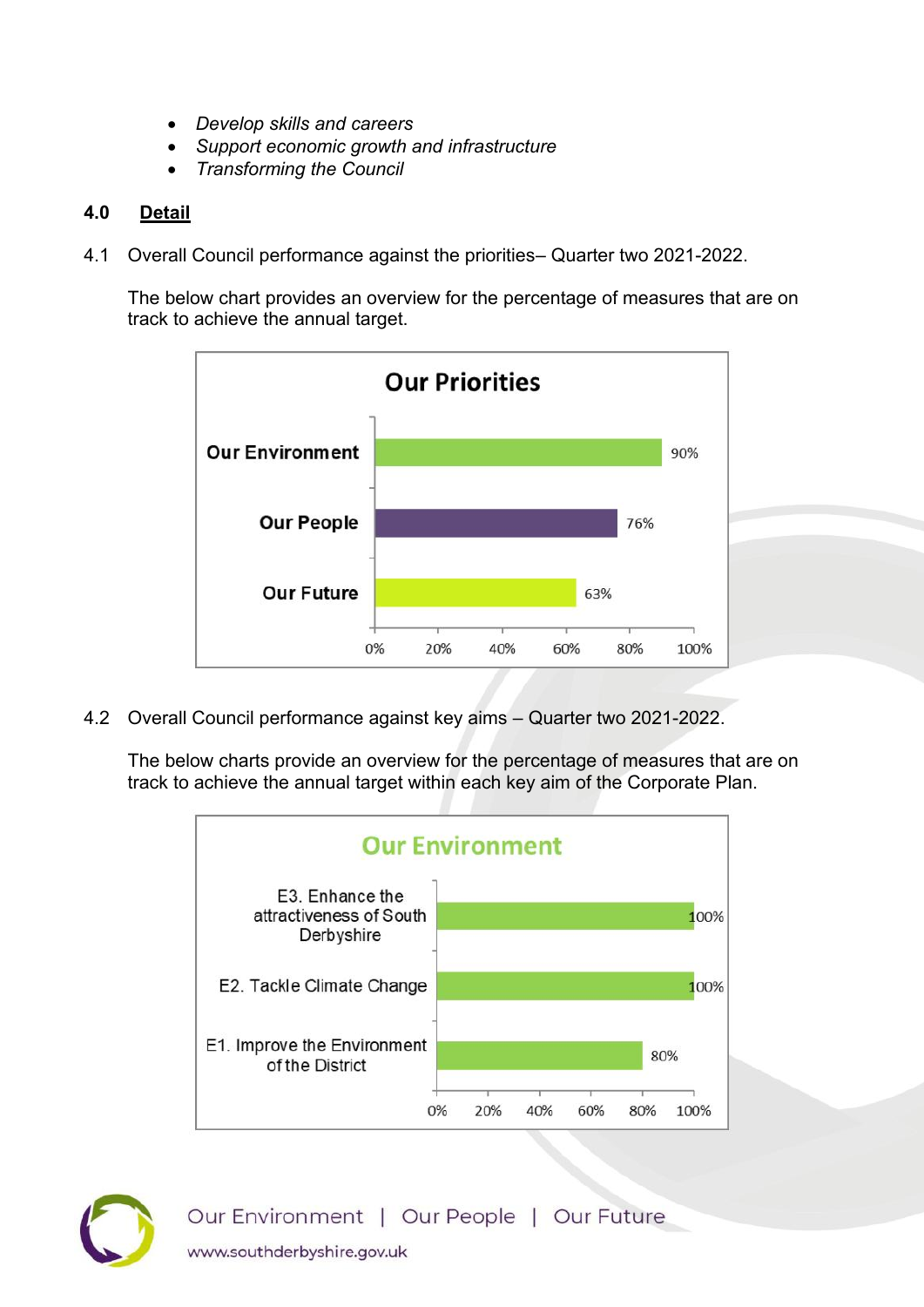



4.3 Of the 35 measures which support the progress of the Corporate Plan 20-24, 16 are green, seven are amber, six are red and six are grey.

Overall, 77% of the key aims within the Corporate Plan are on track. 90% are on track for Our Environment, 76% are on track for Our People and 63% are on track for Our Future.

4.4 This Committee is responsible for overseeing the delivery of 16 Corporate measures.

Below outlines the 14 measures for this Committee that are on track (green, amber or grey) for the quarter:

- Increase Swadlincote Town Centre visitor satisfaction.
- Develop and deliver the Public Buildings programme over four years.
- South Derbyshire's ranking in the Social Mobility Commission's Social Mobility Index increases
- [Increase the number of customers who interact digitally as a first choice.](https://southderbyshiregovuk.sharepoint.com/:w:/g/ERBlXwIN5i9It53WD-41148B1j_Xhoszu9rFmw-my7ct_w?e=3axgeV)
- Reduce face-to-face contact to allow more time to support those customers [who need additional support.](https://southderbyshiregovuk.sharepoint.com/:w:/g/ERsK_2eQOEFCtLQbdQzaTuAByPro1sawtMCs4YszErr-pw?e=bdTysg)<br>Our Environment | Our People | Our Future

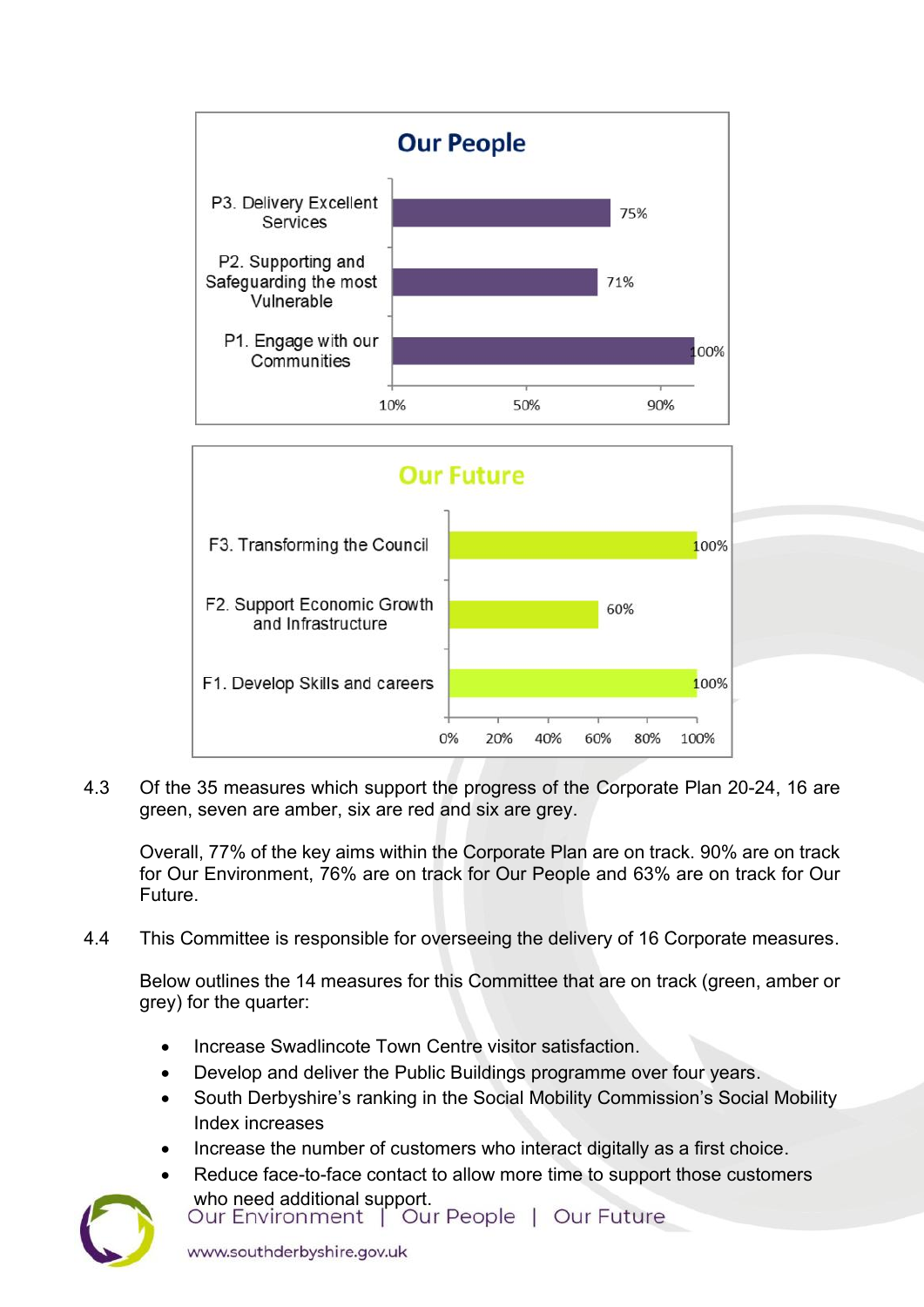- [Increase digital engagement \(Twitter, Instagram, Facebook\).](https://southderbyshiregovuk.sharepoint.com/:w:/g/EU7_hHmehltAqnFXv5MZTVMBldRppq-lEM681waYAZKfIA?e=fKJfsc)
- Increase the level of staff engagement
- % of employees that consider the Council has a positive health and safety culture
- Number of apprenticeships
- Average number of staff days lost due sickness
- Increase the number of Employee Jobs in South Derbyshire
- Annual net growth in commercial floorspace (sqm)
- [Deliver against the Transformation Action Plan.](https://southderbyshiregovuk.sharepoint.com/:w:/g/EWygLyTFirlHupC7gA2GUHQBxytpxB_EWezcDzPs8xKAjQ?e=m7zrdc)
- [Develop our approach towards the commercialisation of services which](https://southderbyshiregovuk.sharepoint.com/:w:/g/EdRZL78XqTBHpZm4ut-IXvcBQqZMtxcigHIZvBKTBciDAg?e=PfK6EA)  [include grants, sponsorship, fees and charges and operating models and](https://southderbyshiregovuk.sharepoint.com/:w:/g/EdRZL78XqTBHpZm4ut-IXvcBQqZMtxcigHIZvBKTBciDAg?e=PfK6EA)  [increase the income generated from these activities.](https://southderbyshiregovuk.sharepoint.com/:w:/g/EdRZL78XqTBHpZm4ut-IXvcBQqZMtxcigHIZvBKTBciDAg?e=PfK6EA)
- 4.5 Below outlines the two measures that are not on track (red) for the quarter:
	- Number of customer telephone calls answered by Customer Services.
	- Total Rateable Value of businesses in the District.

For more detailed information please refer to **Appendix B**, Performance Measure Report Index.

- 4.6 An overview of performance can be found in the Performance Dashboard in **Appendix A**. A detailed description of each performance measure including mitigating actions and actions to sustain and improve performance is included in the detailed Performance Measure Report Index in **Appendix B.**
- 4.7 Questions regarding performance are welcomed from members in relation to the Corporate performance measures that fall under the responsibility of their Committee and are referenced in the detailed Performance Measure Report Index in **Appendix B**
- 4.8 The Risk Register(s) for the Committee's services are detailed in **Appendix C** Chief Executive Risk Register and **Appendix D** Corporate Risk Register. Each risk has been identified and assessed against the Corporate Plan aims which are considered to be the most significant risks to the Council in achieving its main objectives. The Risk Register(s) detail a risk matrix to summarise how each identified risk has been rated.

# **5.0 Financial and Implications**

None directly.

# **6.0 Corporate Implications**

# **6.1 Employment Implications**

None directly.

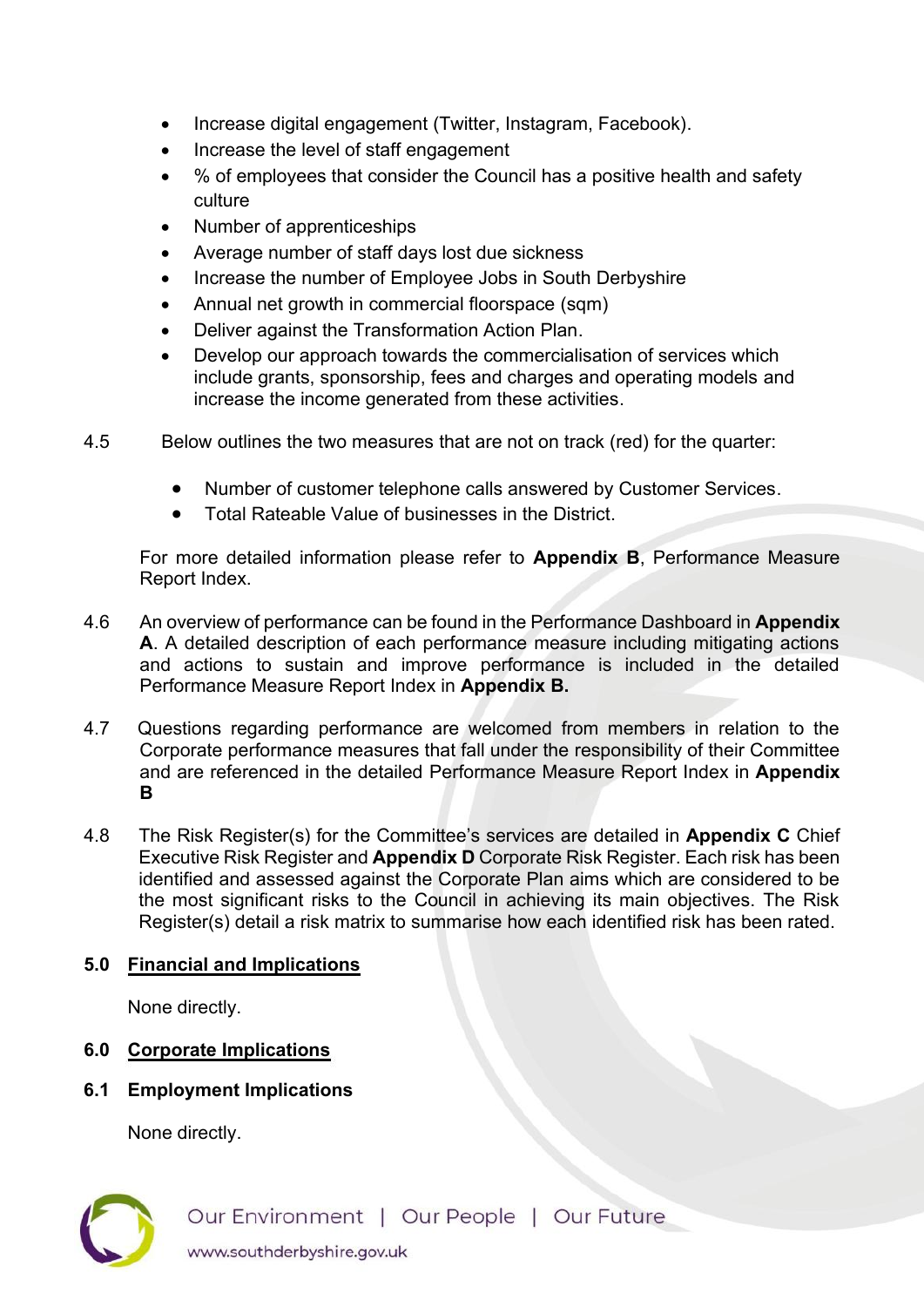## **6.2 Legal Implications**

None directly.

# **6.3 Corporate Plan Implications**

 This report updates the Committee on the progress against the key measures agreed in the Corporate Plan and demonstrates how the Council's key aims under the priorities, Our Environment, Our People and Our Future contribute to that aspiration.

## **6.4 Risk Impact**

 Key risks impacting on this Committee are detailed in **Appendix C** Chief Executive Risk Register and **Appendix D** Corporate Risk Register alongside mitigating actions in place to manage these risks and the risk rating after mitigating actions have been considered.

 Following a review of the Councils Risk Management Framework, the new risk template was approved, and all risks have been moved onto the new template.

The following risks have been removed and added to the archive risk register:

- CR5 Financial Management System Upgrade The project was successful with the system going live in April 2021
- CR6 Failure of the Financial Management System No longer hosted on the Council's servers and therefore not a risk to the Council
- CR25 Recycling Contract Procurement procurement has now successfully taken place.

# **7.0 Community Impact**

### **7.1 Consultation**

None required.

# **7.2 Equality and Diversity Impact**

Not applicable in the context of the report.

**7.3 Social Value Impact** 

Not applicable in the context of the report.

### **7.4 Environmental Sustainability**

Not applicable in the context of the report.

## **8.0 Appendices**

Appendix A – Performance Dashboard 2020-2024 **Appendix BE-nPerformmance Measure Report Index Our Future**